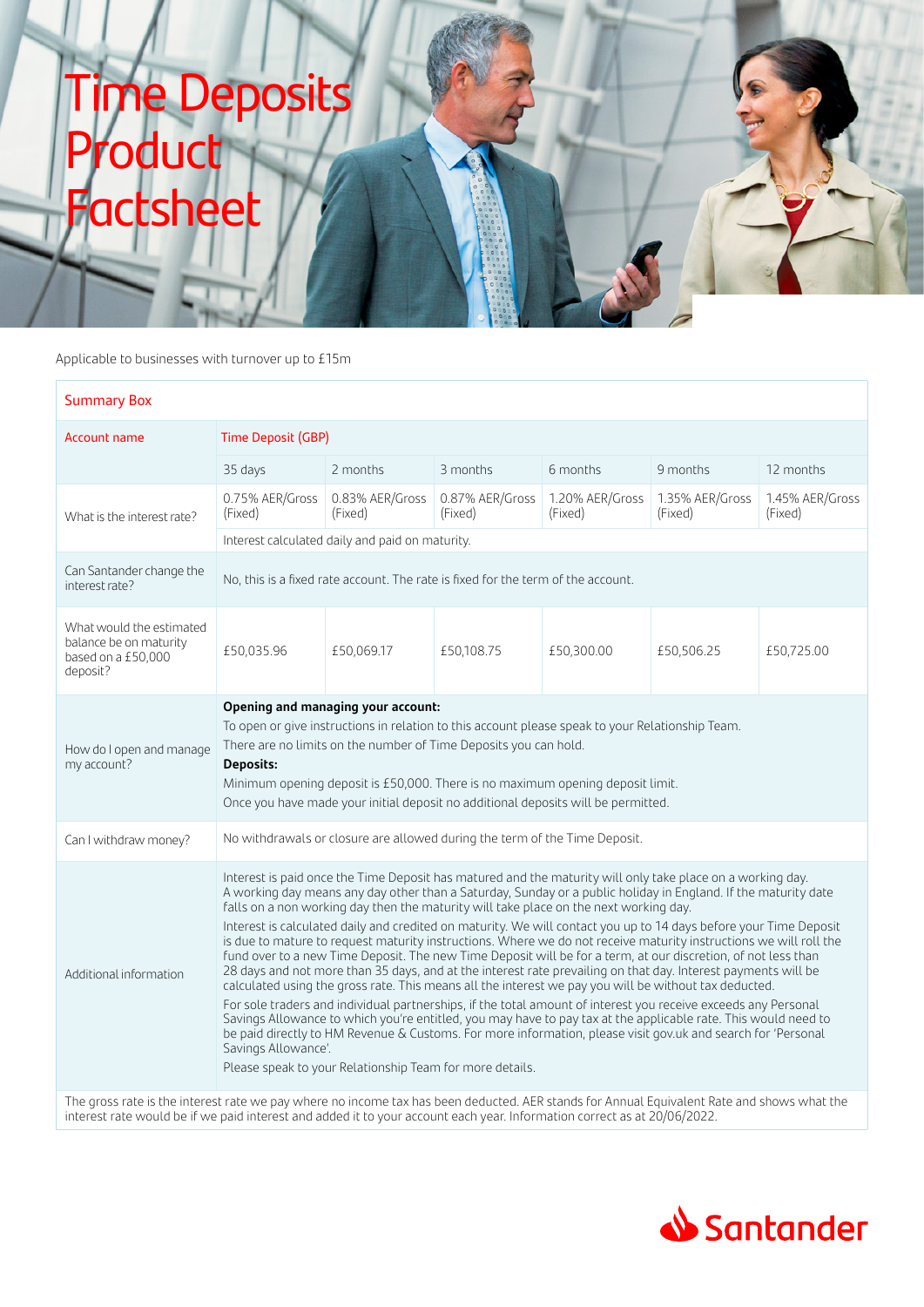| Account name                                                                         | Time Deposit (USD)                                                                                                                                                                                                                                                                                                                                                                                                                                                                                                                                                                                                                                                                                                                                                                                                                                                                                                                                                                                                                                                                                                                                                                                                                                                                                                                                |                            |                            |                            |                            |                            |  |  |
|--------------------------------------------------------------------------------------|---------------------------------------------------------------------------------------------------------------------------------------------------------------------------------------------------------------------------------------------------------------------------------------------------------------------------------------------------------------------------------------------------------------------------------------------------------------------------------------------------------------------------------------------------------------------------------------------------------------------------------------------------------------------------------------------------------------------------------------------------------------------------------------------------------------------------------------------------------------------------------------------------------------------------------------------------------------------------------------------------------------------------------------------------------------------------------------------------------------------------------------------------------------------------------------------------------------------------------------------------------------------------------------------------------------------------------------------------|----------------------------|----------------------------|----------------------------|----------------------------|----------------------------|--|--|
|                                                                                      | 35 days                                                                                                                                                                                                                                                                                                                                                                                                                                                                                                                                                                                                                                                                                                                                                                                                                                                                                                                                                                                                                                                                                                                                                                                                                                                                                                                                           | 2 months                   | 3 months                   | 6 months                   | 9 months                   | 12 months                  |  |  |
| What is the interest rate?                                                           | 0.61% AER/Gross<br>(Fixed)                                                                                                                                                                                                                                                                                                                                                                                                                                                                                                                                                                                                                                                                                                                                                                                                                                                                                                                                                                                                                                                                                                                                                                                                                                                                                                                        | 0.62% AER/Gross<br>(Fixed) | 0.65% AER/Gross<br>(Fixed) | 1.40% AER/Gross<br>(Fixed) | 1.45% AER/Gross<br>(Fixed) | 1.55% AER/Gross<br>(Fixed) |  |  |
|                                                                                      | Interest calculated daily and paid on maturity.                                                                                                                                                                                                                                                                                                                                                                                                                                                                                                                                                                                                                                                                                                                                                                                                                                                                                                                                                                                                                                                                                                                                                                                                                                                                                                   |                            |                            |                            |                            |                            |  |  |
| Can Santander change the<br>interest rate?                                           | No, this is a fixed rate account. The rate is fixed for the term of the account.                                                                                                                                                                                                                                                                                                                                                                                                                                                                                                                                                                                                                                                                                                                                                                                                                                                                                                                                                                                                                                                                                                                                                                                                                                                                  |                            |                            |                            |                            |                            |  |  |
| What would the estimated<br>balance be on maturity<br>based on a £50,000<br>deposit? | £50,029.25                                                                                                                                                                                                                                                                                                                                                                                                                                                                                                                                                                                                                                                                                                                                                                                                                                                                                                                                                                                                                                                                                                                                                                                                                                                                                                                                        | £50,051.67                 | £50,081.25                 | £50,350.00                 | £50,543.75                 | £50,775.00                 |  |  |
| How do I open and manage<br>my account?                                              | Opening and managing your account:<br>To open or give instructions in relation to this account please speak to your Relationship Team.<br>There are no limits on the number of Time Deposits you can hold.<br>Deposits:<br>Minimum opening deposit is equivalent to £50,000 in US Dollars.<br>Once you have made your initial deposit, no additional deposits will be permitted.                                                                                                                                                                                                                                                                                                                                                                                                                                                                                                                                                                                                                                                                                                                                                                                                                                                                                                                                                                  |                            |                            |                            |                            |                            |  |  |
| Can I withdraw money?                                                                | No withdrawals or closure are allowed during the term on the Time Deposit.                                                                                                                                                                                                                                                                                                                                                                                                                                                                                                                                                                                                                                                                                                                                                                                                                                                                                                                                                                                                                                                                                                                                                                                                                                                                        |                            |                            |                            |                            |                            |  |  |
| Additional information                                                               | Interest is paid once the Time Deposit has matured and the maturity will only take place on a working day.<br>A working day means any day other than a Saturday, Sunday or a public holiday in England. If the maturity date<br>falls on a non working day then the maturity will take place on the next working day.<br>Interest is calculated daily and credited on maturity. We will contact you up to 14 days before your Time Deposit<br>is due to mature to request maturity instructions. Where we do not receive maturity instructions we will roll the<br>fund over to a new Time Deposit. The new Time Deposit will be for a term, at our discretion, of not less than<br>28 days and not more than 35 days, and at the interest rate prevailing on that day. Interest payments will be<br>calculated using the gross rate. This means all the interest we pay you will be without tax deducted.<br>For sole traders and individual partnerships, if the total amount of interest you receive exceeds any Personal<br>Savings Allowance to which you're entitled, you may have to pay tax at the applicable rate. This would need to<br>be paid directly to HM Revenue & Customs. For more information, please visit gov.uk and search for 'Personal<br>Savings Allowance'.<br>Please speak to your Relationship Team for more details. |                            |                            |                            |                            |                            |  |  |

The gross rate is the interest rate we pay where no income tax has been deducted. AER stands for Annual Equivalent Rate and shows what the interest rate would be if we paid interest and added it to your account each year. Information correct as at 20/06/2022.